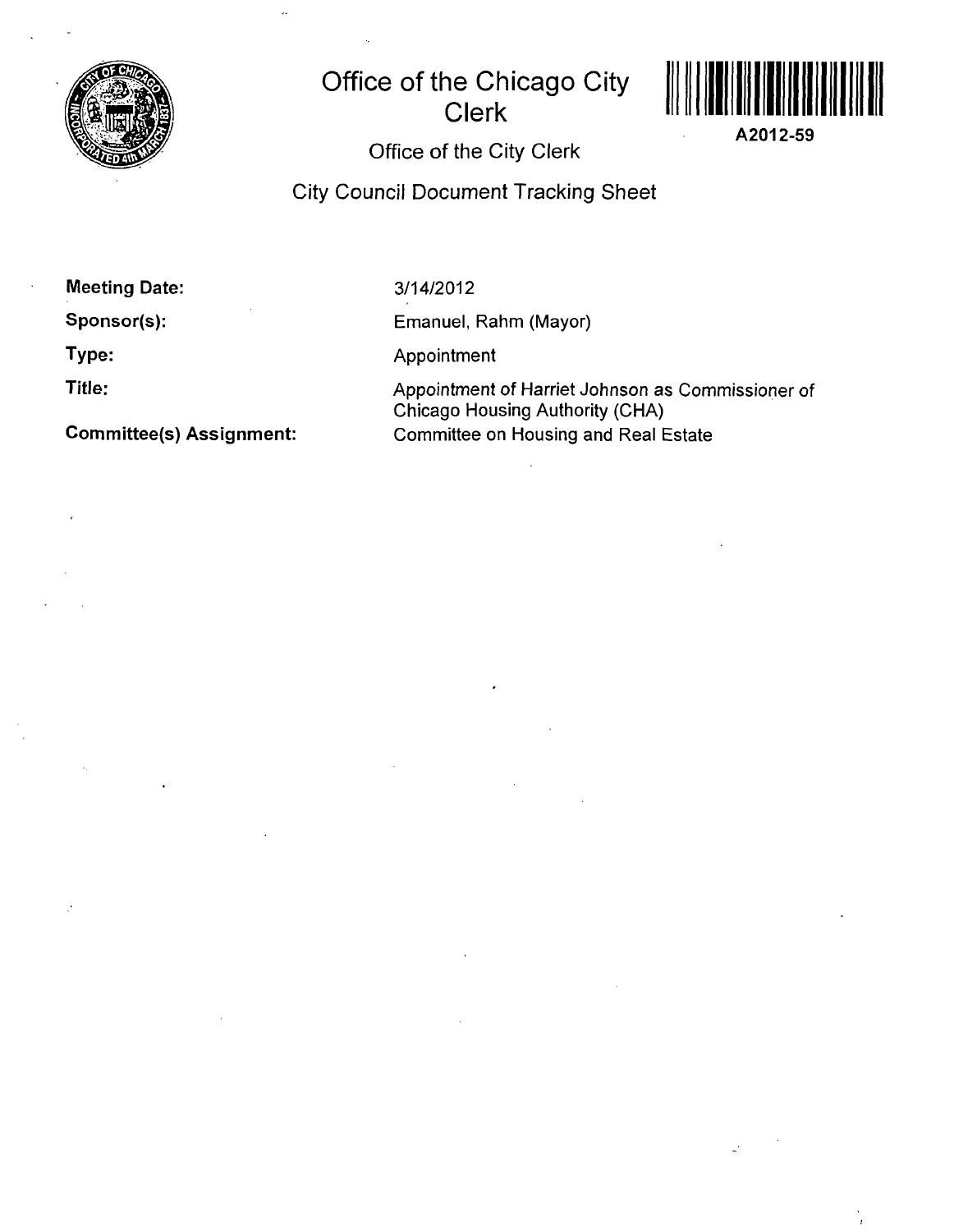

CITY COUNCIL - CITY OF CHICAGO CITY HALL, ROOM 200 121 NORTH LASALLE STREET CHICAGO, ILLINOIS 60602 TELEPHONE: (312) 744-6102 FAX: (312) 744-0770 RSUAREZ@CITYOFCHICAGO.ORG

# **RAY SUAREZ**

**ALDERMAN, 31ST WARD** 

VICE MAYOR - CITY OF CHICAGO

**4502 WEST FULLERTON AVENUE** CHICAGO, ILLINOIS 60639 TELEPHONE: (773) 276-9100 FAX: (773) 276-2596

WWW.WARD3 1 .COM

COMMITTEE MEMBERSHIPS:

HOUSING AND REAL ESTATE (CHAIRMAN)

COMMITTEES, RULES AND ETHICS (VICE-CHAIRMAN)

**AVIATION** 

BUDGET AND GOVERNMENT OPERATIONS

**FINANCE** 

TRANSPORTATION AND PUBLIC WAY

WORKFORCE DEVELOPMENT AND AUDIT

ZONING, LANDMARKS AND BUILDING STANDARDS

#### **April 18,2012 CHICAGO, ILLINOIS**

#### **TO THE PRESIDENT AND MEMBERS OF THE CITY COUNCIL:**

Your Committee on Housing and Real Estate which was referred a communication by the Honorable Rahm Emanuel appointing Harriet Johnson as a commissioner of the Chicago Housing Authority Board, for a term expiring July 7,2014, to complete the unexpired term of the late Hallie Amey. (A2012-59)

Having the same under advisement, begs leave to report and recommend that Your Honorable Body Pass the proposed communication transmitted herewith.

This recommendation was concurred in by a unanimous vote of the members of the joint committee present with no dissenting votes.

Respectfully submitted.

(signed)

Ray Suarez, Chai**c**man Committee on Housing & Real Estate